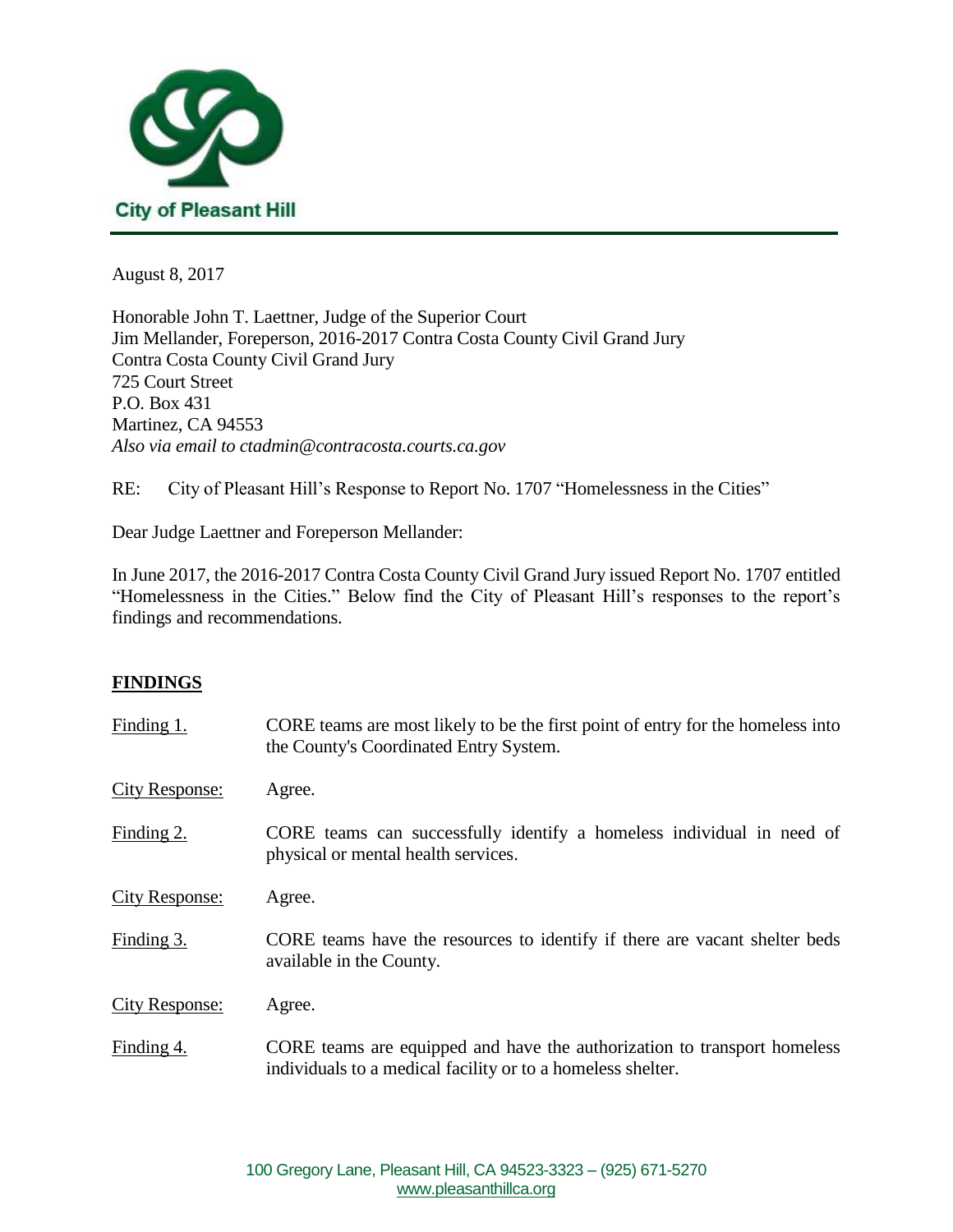| <b>City Response:</b> | Agree.                                                                                                                                                                                                                                                               |
|-----------------------|----------------------------------------------------------------------------------------------------------------------------------------------------------------------------------------------------------------------------------------------------------------------|
| Finding 5.            | CORE teams build trust between the homeless and police departments.                                                                                                                                                                                                  |
| <b>City Response:</b> | Agree.                                                                                                                                                                                                                                                               |
| Finding 6.            | The City found various and novel ways to fund its CORE teams.                                                                                                                                                                                                        |
| <b>City Response:</b> | Agree. The City of Pleasant Hill and City of Martinez together requested AB<br>109 funding from the Contra Costa Police Chief's Association, which the<br>Association approved, to conduct a one-year pilot joint CORE team.                                         |
| Finding 9.            | The cities of Antioch, Concord, Pittsburg, and Walnut Creek, which are the<br>CDBG Entitlement Cities, are the only cities in Contra Costa County that have<br>an approved written homeless plan to end or reduce homelessness in their<br>respective jurisdictions. |
| <b>City Response:</b> | Agree.                                                                                                                                                                                                                                                               |
| Finding 10.           | The City appears to be in compliance with the California Housing<br>Accountability Act.                                                                                                                                                                              |
| <b>City Response:</b> | Agree.                                                                                                                                                                                                                                                               |

## **RECOMMENDATIONS**

| Recommendation 1.     | The City should consider establishing CORE teams either by partnering with<br>one or more cities in the region or by funding its own team.                                                                                                                                                                                                                                                                                   |
|-----------------------|------------------------------------------------------------------------------------------------------------------------------------------------------------------------------------------------------------------------------------------------------------------------------------------------------------------------------------------------------------------------------------------------------------------------------|
| <b>City Response:</b> | The recommendation has been implemented. The City of Pleasant Hill is<br>jointly funding a CORE team with the City of Martinez.                                                                                                                                                                                                                                                                                              |
| Recommendation 2.     | The City should consider providing incentives for developers to construct<br>housing for the extremely low income, very low income, and homeless<br>populations.                                                                                                                                                                                                                                                             |
| City Response:        | The recommendation has been implemented. The City of Pleasant Hill offers<br>a number of incentives to developers to construct housing for extremely low<br>income, very low income, and homeless populations. The City has an<br>inclusionary housing ordinance, offers density bonuses for projects that<br>include additional affordable units, and provides Housing Asset Fund monies<br>to affordable housing projects. |
| Recommendation 3.     | The City should consider using Successor Agency funds, CDBG and other<br>federal housing funds, impact fees, and city general funds to assist in funding                                                                                                                                                                                                                                                                     |